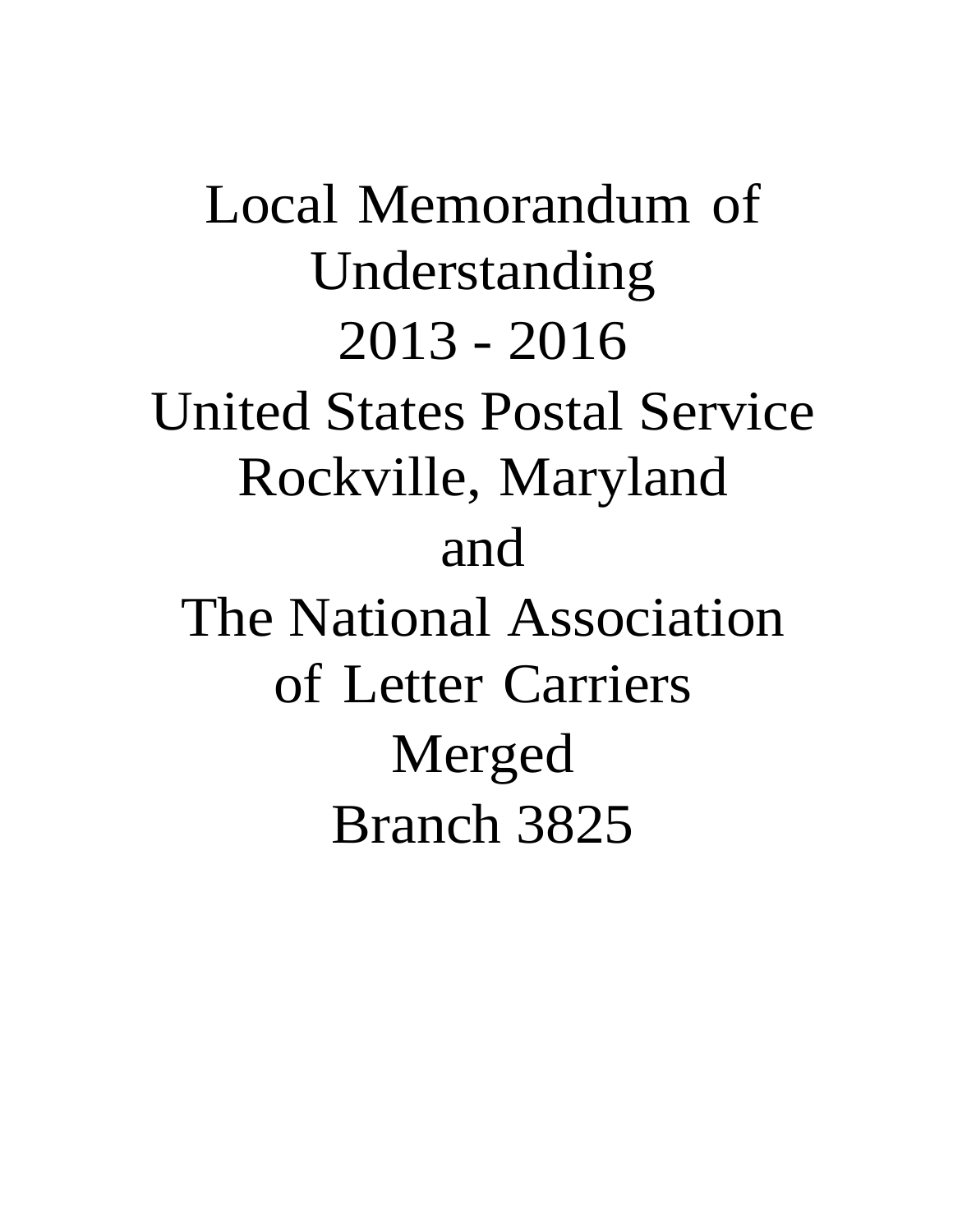# **Preamble**

This MEMORANDUM OF UNDERSTANDING is entered into on April 29, 2013, at Rockville, Maryland, between the representative of the United States Postal Service, and the designated agent of the union signatory to the National Agreement, National Association of Letter Carriers, Branch 3825, pursuant to the Local Implementation Provision of the 2013 National Agreement. This MEMORANDUM OF UNDERSTANDIING constitutes the entire agreement on matters relating to local conditions of employment.

1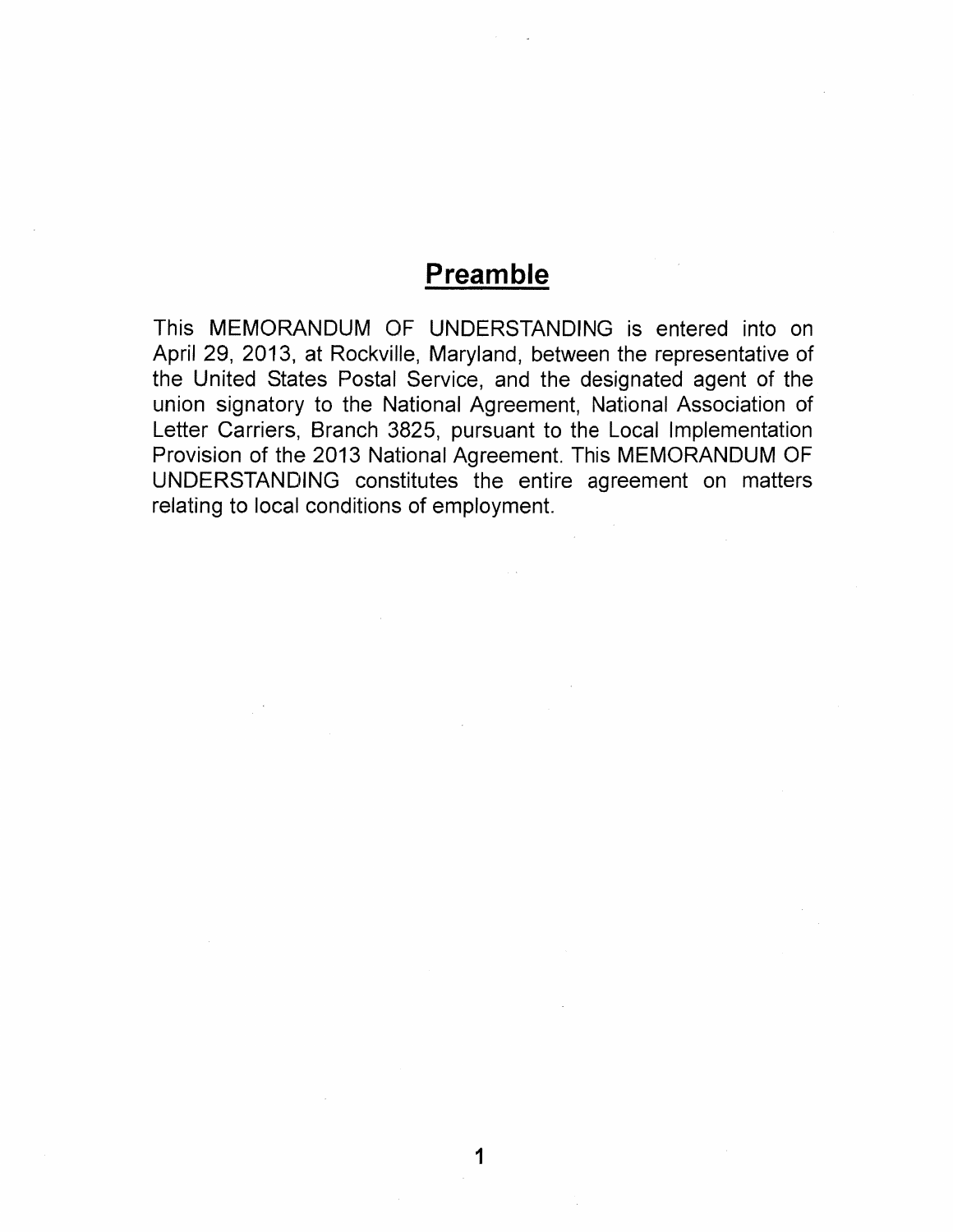## **Article XXX- LOCAL IMPLEMENTATION**

#### B-1 ADDITIONAL OR LONGER WASHUP PERIODS.

- A. Article VIII, Section 9, provides reasonable washup time for a Letter Carrier who performs dirty work.
- B. It is the position of the U. S. Postal Service that any Letter Carrier should be granted such time as is reasonable and necessary for washing up after performing dirty work or incident to personal needs as currently established.

#### B-2 THE ESTABLISHMENT OF A REGULAR WORK WEEK OF FIVE DAYS WITH EITHER FIXED OR ROTATING DAYS OFF.

The regular work week will consist of five days with rotating days off, except when the needs of postal operations determine otherwise, at which time the NALC representative and management mutually agree that any proposed assignment shall have a fixed day off.

- B-3 GUIDELINES FOR THE CURTAILMENT OR TERMINATION OF POSTAL OPERATIONS TO CONFORM TO ORDERS OF LOCAL AUTHORITIES OR AS LOCAL CONDITIONS WARRANT BECAUSE OF EMERGENCY CONDITIONS.
	- A. It will be management's responsibility to determine when these conditions exist, in consultation with the local union president or designee, taking into consideration the welfare of postal employees at all times.
	- B. When curtailment or termination of operations becomes necessary, postal operations will be terminated installation-wide or individually by branch or unit where community disasters such as extreme weather conditions, hurricanes, tornadoes, or civil disorders, to conform with orders of local authorities, exist and where the situation is general rather than personal in scope, appropriate leave may be granted to employees.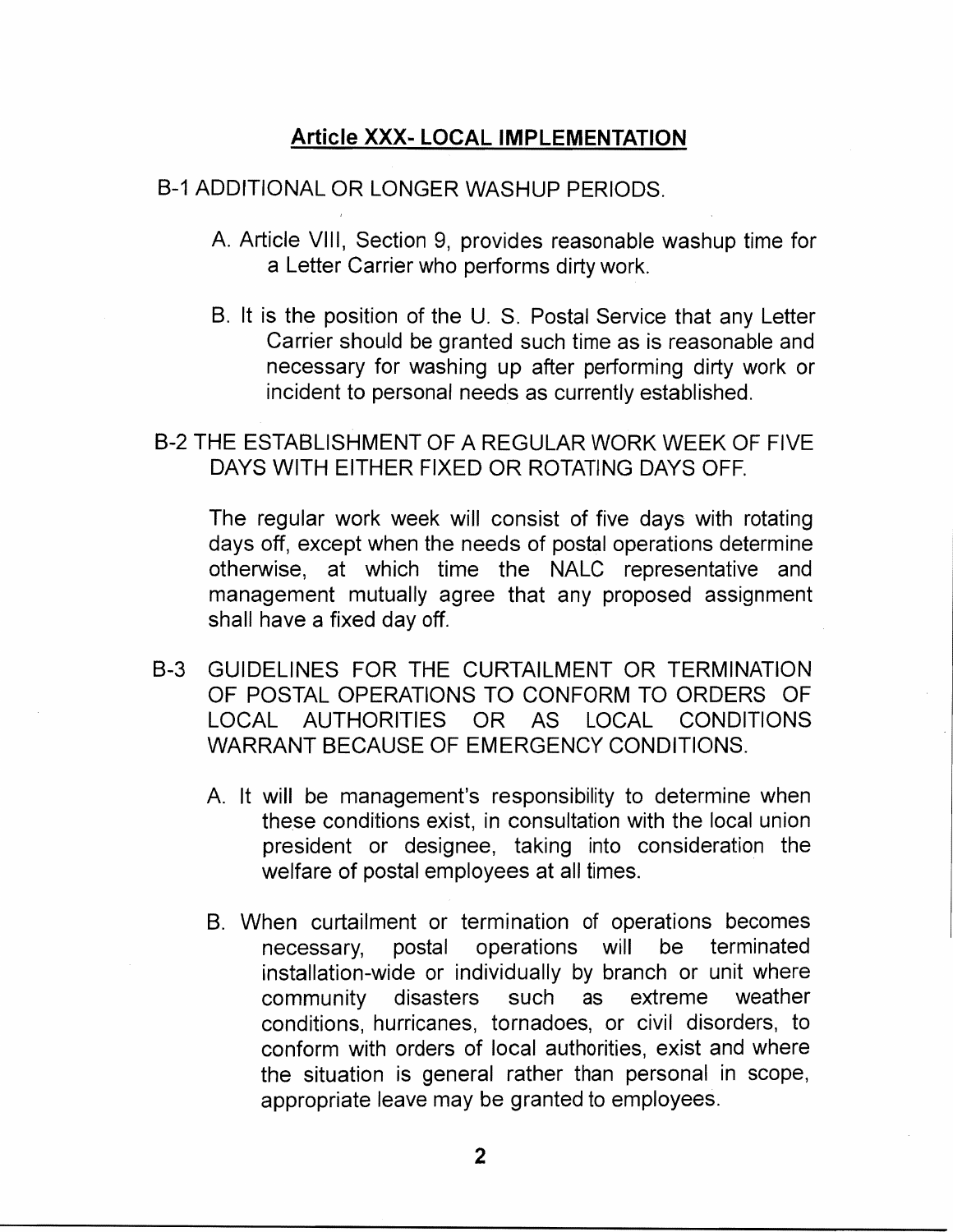C. When making a decision on whether or not to terminate operations, management will consider the availability of public transportation, actions taken by other federal, local jurisdictions, and authorities, closings of major thoroughfares and other relevant information.

8-4 FORMULATION OF LOCAL LEAVE PROGRAM.

- A. The objective of both union and management in this local leave program is to provide the maximum benefit to all employees.
- 8. Recognizing the desire of some employees to observe days which are of special interest to their ethnic or religious backgrounds, it is agreed that every reasonable effort will be made to grant such requests within the bounds of this Memorandum and the National Agreement.
- C. On November 1, or the first workday thereafter, the supervisors from each section will meet with the shop steward from that section to determine the number of career Carrier craft employees to be scheduled off each week during the choice and other than choice vacation period.

The underlined word in 8-4C is being impassed. The union is seeking to delete the underlined word career. There is agreement on the remaining language in 8-4, C.

mere is agreement on the remaining language in D-4, 0.<br>Menneth Sereh */Villear Bauter* 

Lf *,').,q* ~ 13

NALC USPS

D. The first round of bidding will be choice, the second round of bidding will be called other than choice. Procedures for other than choice can be found in 8-12.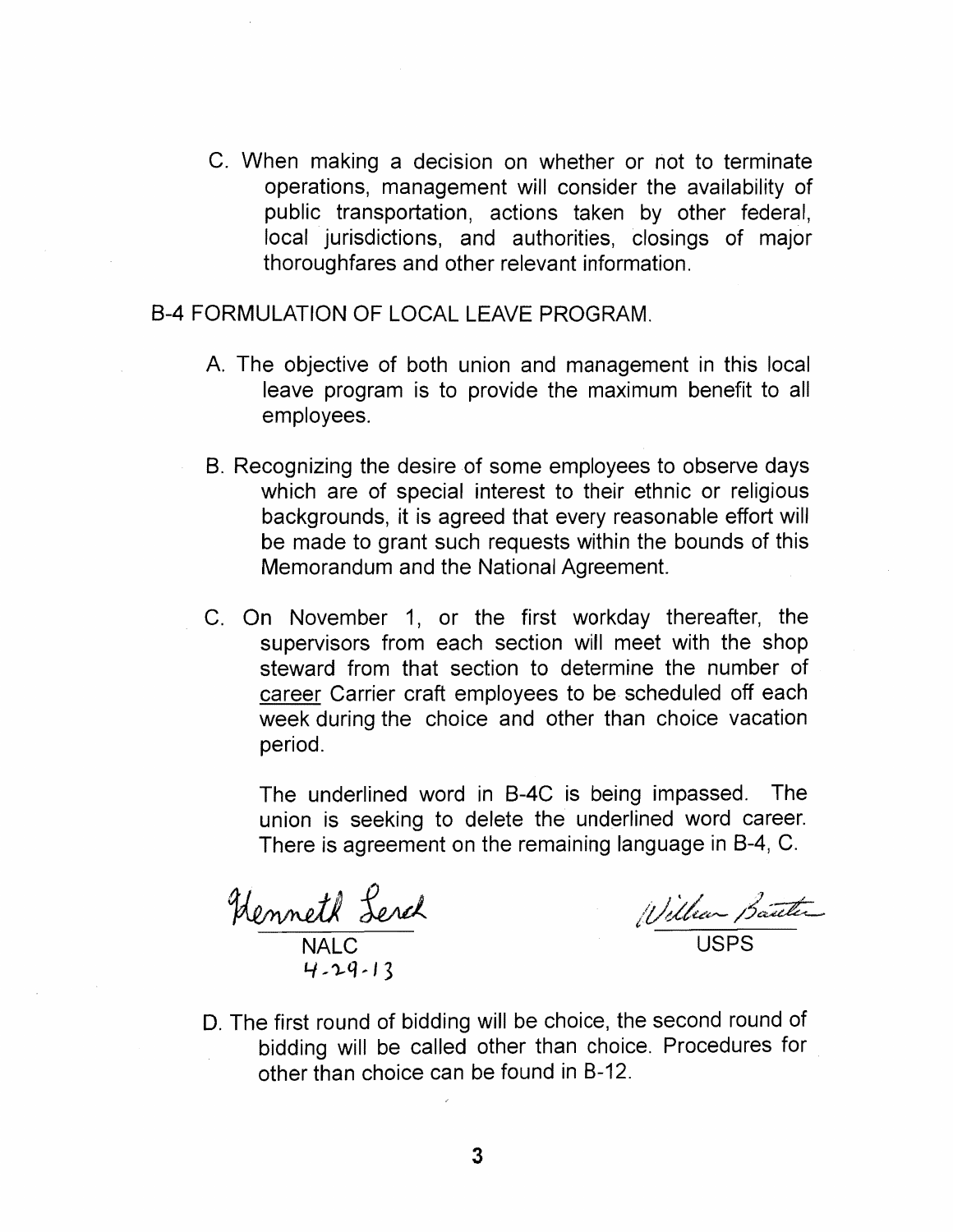- E. Beginning November 1, or the first workday thereafter, the supervisors within stations and/or sections shall consult with the senior employee in the section as to his/her choice of vacation period and so record it. After the senior carrier has picked his/her choice, the supervisor will proceed to the next senior employee for his/her choice, and so on down the seniority list until all carrier craft employees have made choices for vacation leave. When the supervisor places the carrier's name on the calendar, the employee will then complete Form 3971 in duplicate. The duplicate will be approved and signed by management and returned to the submitting employee. When a carrier's turn by seniority comes, he/she shall be responsible for immediately making a choice or forfeit their priority to use seniority at that time and is passed over. However, this employee will have the option to contact his/her supervisor at any time during the selection period and make his/her vacation selection from the openings which are still available. Employees failing to make their choice selections by December 2 will be considered the same as employees who apply for leave after that date.
- F. Management will post schedules for choice vacation by December 2 or the first workday thereafter.
- G. If a carrier transfers from one section to another, the carrier will take his/her approved leave with them.
- H. An employee who is called for military duty during his/her scheduled choice vacation period is eligible for another available period. This will not deprive any other employee of his/her choice scheduled vacation.

I. There shall be no exchanging of leave.

J. Leave for union business supersedes all other pending leave requests.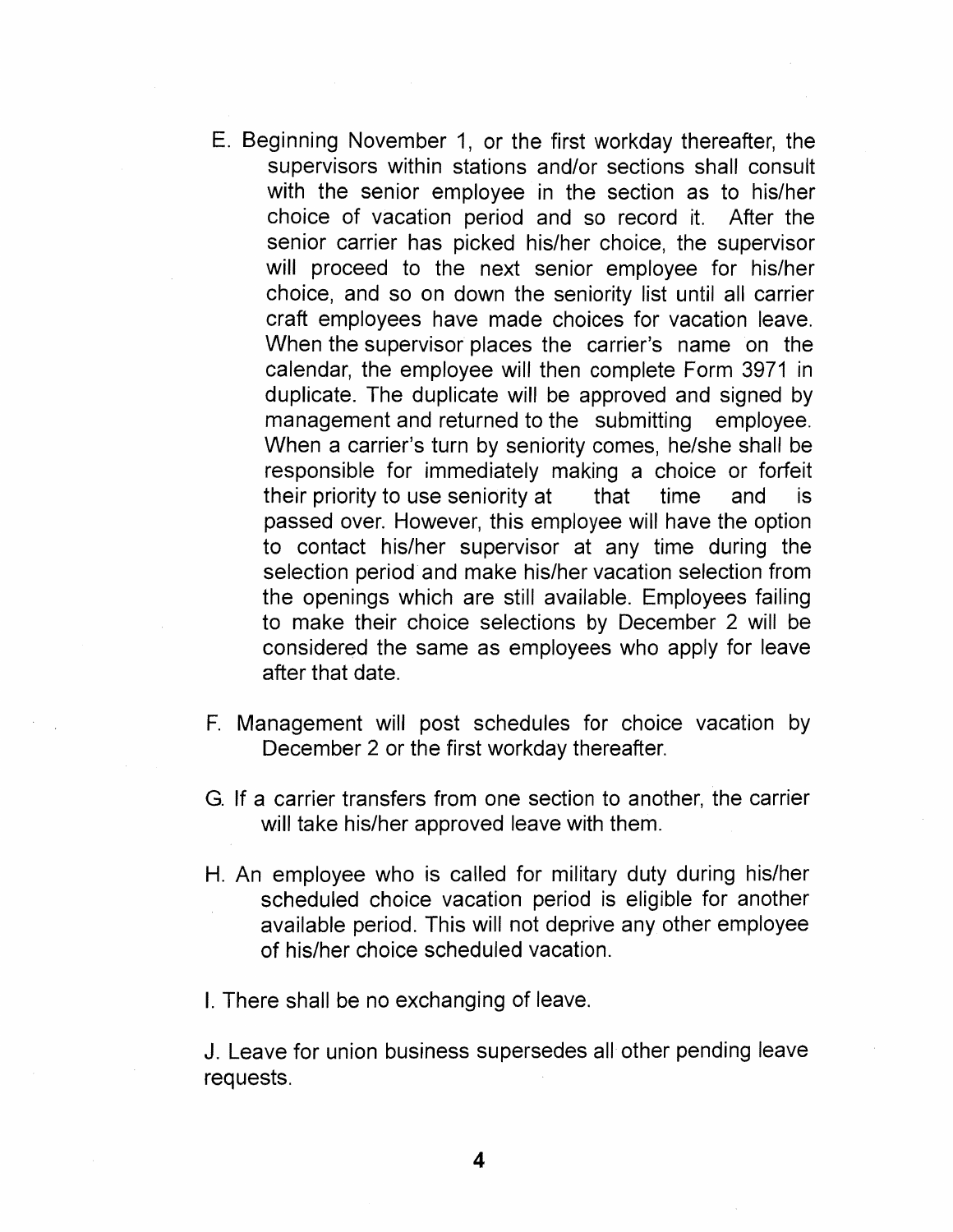K. Following the career carrier choice leave selection process, City Carrier Assistant employees (CCA) will be consulted in relative standing order, to select 5 consecutive days of available annual leave during the choice vacation period. Approval of such a request is contingent on the employee having an anticipated earned annual leave balance of at least forty (40) hours of annual leave at the time the leave is taken. The failure to have at least forty (40) hours of annual leave at this time will void the week of approved leave and absence.

8-4K is being impassed. 8-4, K is a new paragraph sought by the union.

Henneth Lerch Willen Bautis

 $4 - 29 - 13$ 

L. Item 8-4 also applies to City Carrier Assistants (CCA).

8-4L is being impassed. 8-4, L is a new paragraph sought by the union.

*4,1.'1-'3* 

William Battler NALC USPS

8-5 THE DURATION OF THE CHOICE VACATION PERIOD.

The choice vacation period will be 52 weeks commencing the first Monday in February.

8-6 THE DETERMINATION OF THE 8EGINNING DAY OF AN EMPLOYEE'S VACATION PERIOD.

The vacation period will begin on Monday and end on Sunday. Management will make every effort to schedule all Carriers off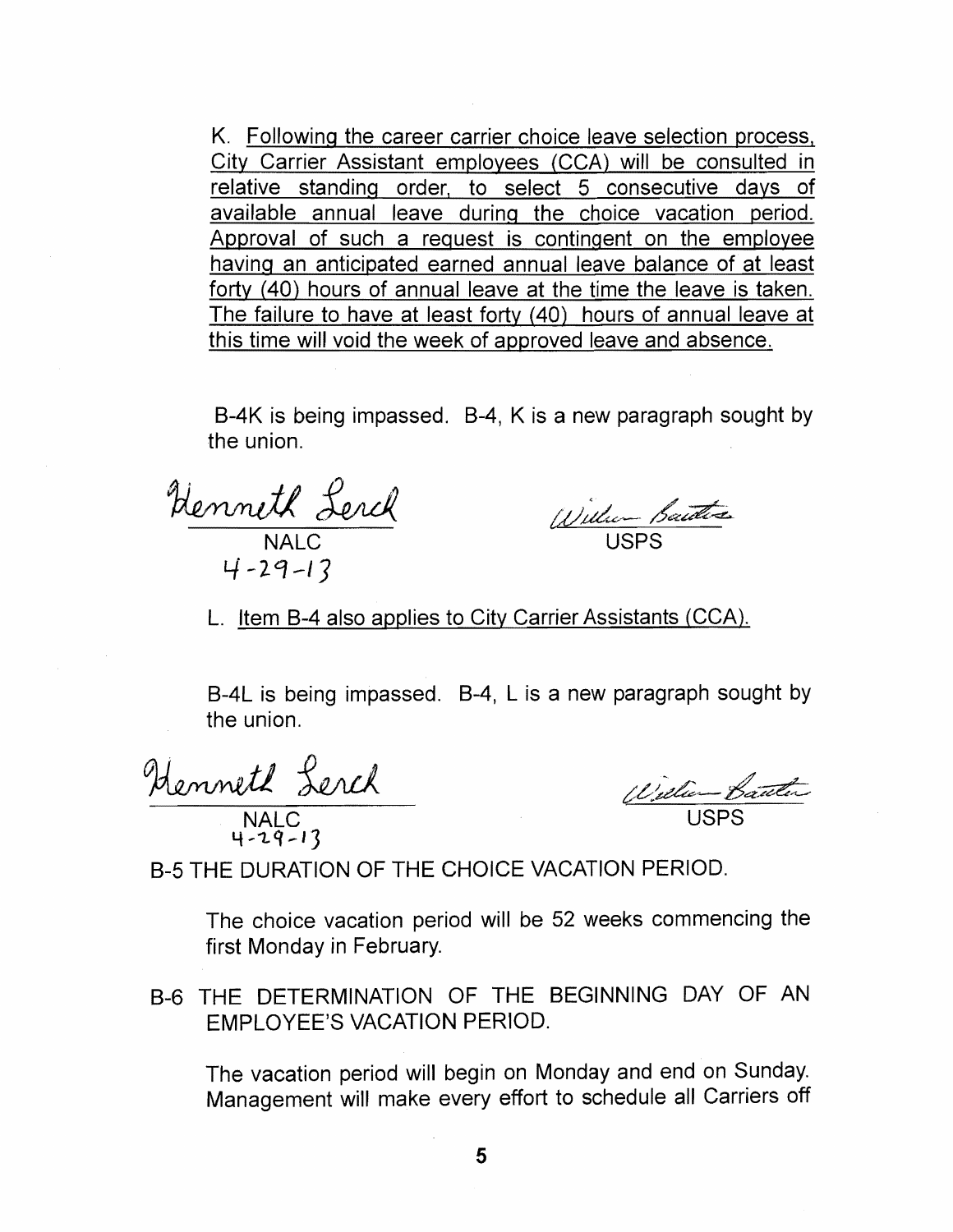on the Sunday preceding their vacation selections.

8-7 WHETHER EMPLOYEES AT THEIR OPTION MAY REQUEST TWO SELECTIONS DURING THE CHOICE VACATION PERIOD, IN UNITS OF EITHER 5 OR 10 DAYS.

An employee may, at his/her option, request two selections during the choice vacation period on his/her first choice.

- 8-8 WHETHER JURY DUTY AND ATTENDANCE AT NATIONAL OR STATE CONVENTIONS SHALL 8E CHARGED TO THE CHOICE VACATION PERIOD.
	- A. Jury duty will not be charged to the choice vacation period. An employee who is called for jury duty during his/her scheduled choice vacation period will be granted another period within the choice vacation period in accordance with Article 10 Section 3F of the National Agreement, provided they cancel the remaining approved annual leave for the week.
	- B. For the week of National or State Conventions, one employee per section will not be counted against the number of employees to receive leave, except 20855.

The underlined part in 8-88 is being impassed. The union is seeking to delete the underlined part of B-8, B (except 20855). There is agreement on the remaining language in 8-8, 8.

Henneth Level  $4 - 29 - 13$ 

William Battle

C. Leave requested prior to the determination of the choice vacation period schedule to attend National, State or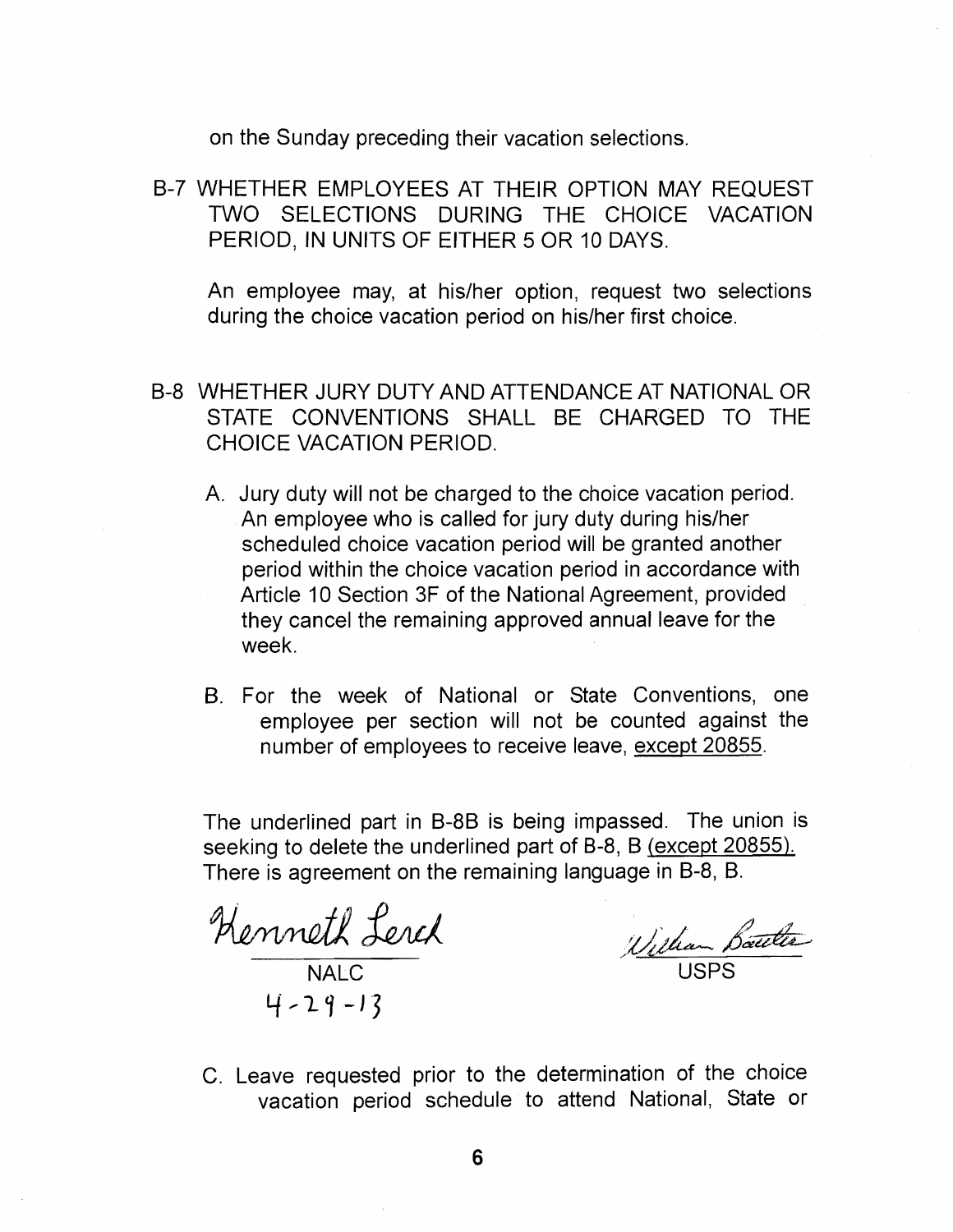Regional Conventions will not be counted as part of the employee's choice vacation.

B-9 DETERMINATION OF THE MAXIMUM NUMBER OF EMPLOYEES WHO SHALL RECEIVE LEAVE EACH WEEK DURING THE CHOICE VACATION PERIOD.

When scheduling choice vacation, the amount of leave to be made available in each section will be 6% (six percent) the first Monday in October through eight (8) consecutive weeks and 6% (six percent) the first Monday in January and the following week in January. If the fraction is .5 or higher, round up to the next whole number. The remaining 42 weeks will be 10% (ten percent). If the fraction is .5 or higher, round up to the next whole number. The provisions of B-9 also apply to City Carrier Assistants.

The underlined part of 8-9 is being impassed. The union is seeking to add the underlined language in 8-9. There is agreement on the remaining language in 8-9.

NALC USPS 4 - 29 - 13

Willen Bauter

8-10 THE ISSUANCE OF OFFICIAL NOTICES TO EACH EMPLOYEE OF THE VACATION SCHEDULE APPROVED FOR SUCH EMPLOYEE.

A. See 8-4 and 8-12.

- B. The vacation calendars will be posted in a place agreed to by the unit supervisor and the shop steward. Copies of the leave calendar will be given to the Shop Steward.
- B-11 DETERMINATION OF THE DATE AND MEANS OF NOTIFYING EMPLOYEES OF THE BEGINNING OF THE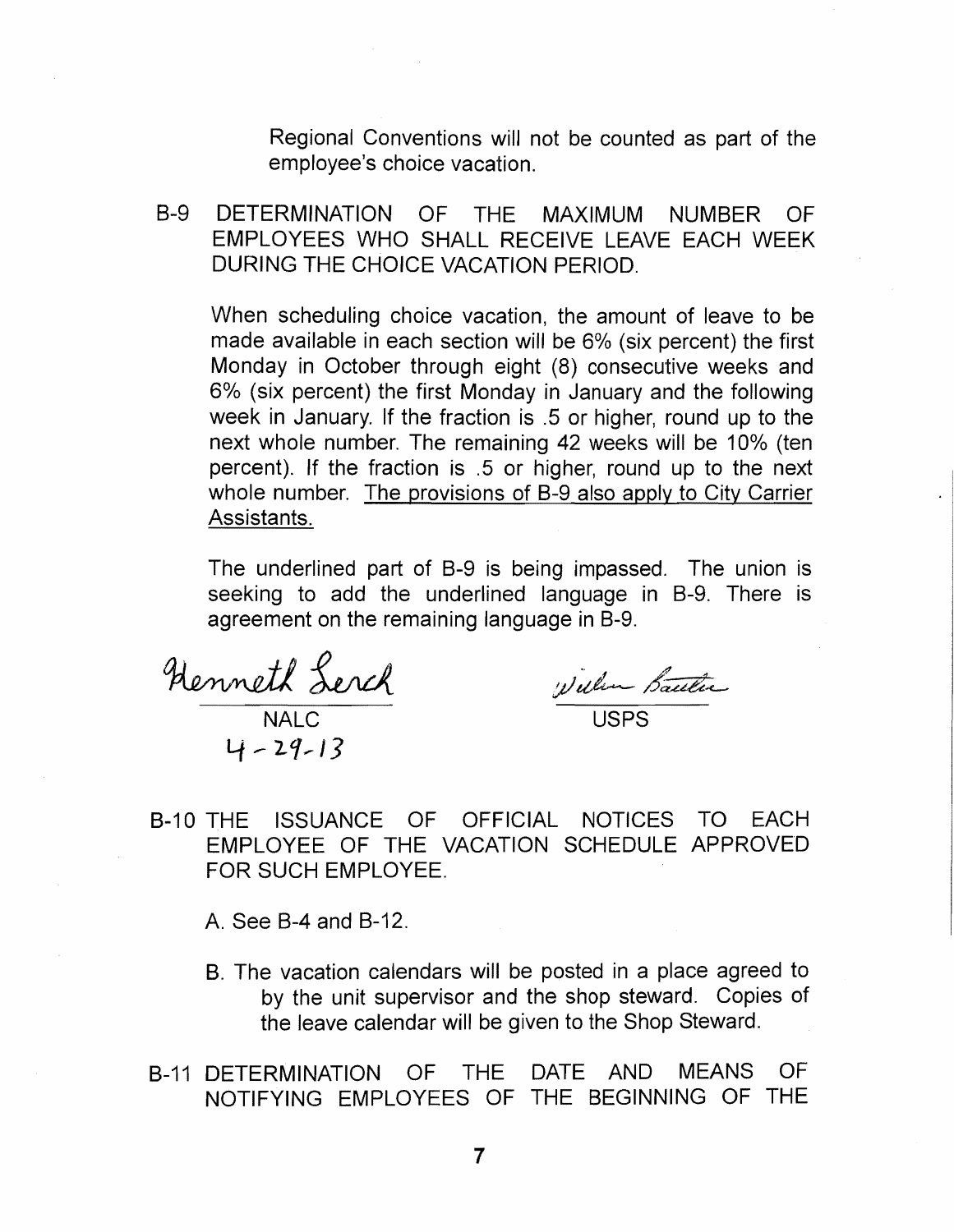#### NEW LEAVE YEAR.

Management shall, by November 1, post on all official bulletin boards the beginning date of the leave year.

- B-12 THE PROCEDURES FOR SUBMISSION OF APPLICATIONS FOR ANNUAL LEAVE DURING OTHER THAN THE CHOICE VACATION PERIOD.
	- A. After the calendar for choice has been completed, the calendar will go around for other than choice selections. The other than choice vacation period will be 52 weeks commencing the first full week in February. When scheduling other than choice vacation, the amount of leave to be made available in each section will be 6% (six percent) the first Monday in October through eight (8) consecutive weeks, and 6% (six percent) the first Monday in January and the following week. If the fraction is .5 or higher, round up to the next whole number. The remaining 42 weeks will be 10% (ten percent). If the fraction is .5 or higher, round up to the next whole number. Beginning December 3 or the first workday thereafter, the supervisors within stations and/or sections will consult with the senior employee in the section as to his/her other than choice annual leave and so record it. After the senior carrier has selected their other than choice annual leave, the supervisor will proceed to the next senior employee for his/her other than choice selection, and so on down the seniority list until all carrier craft employees have made their other than choice selections. When the supervisor places the carrier's name on the calendar, the employee will then complete a Form 3971 in duplicate. The duplicate will be approved and signed by management and returned to the submitting employee. When a carrier's turn by seniority comes, he/she will be responsible for immediately making a selection or forfeit their priority to use seniority at that time and is passed over. However, this employee will have the option to contact his/her supervisor at any time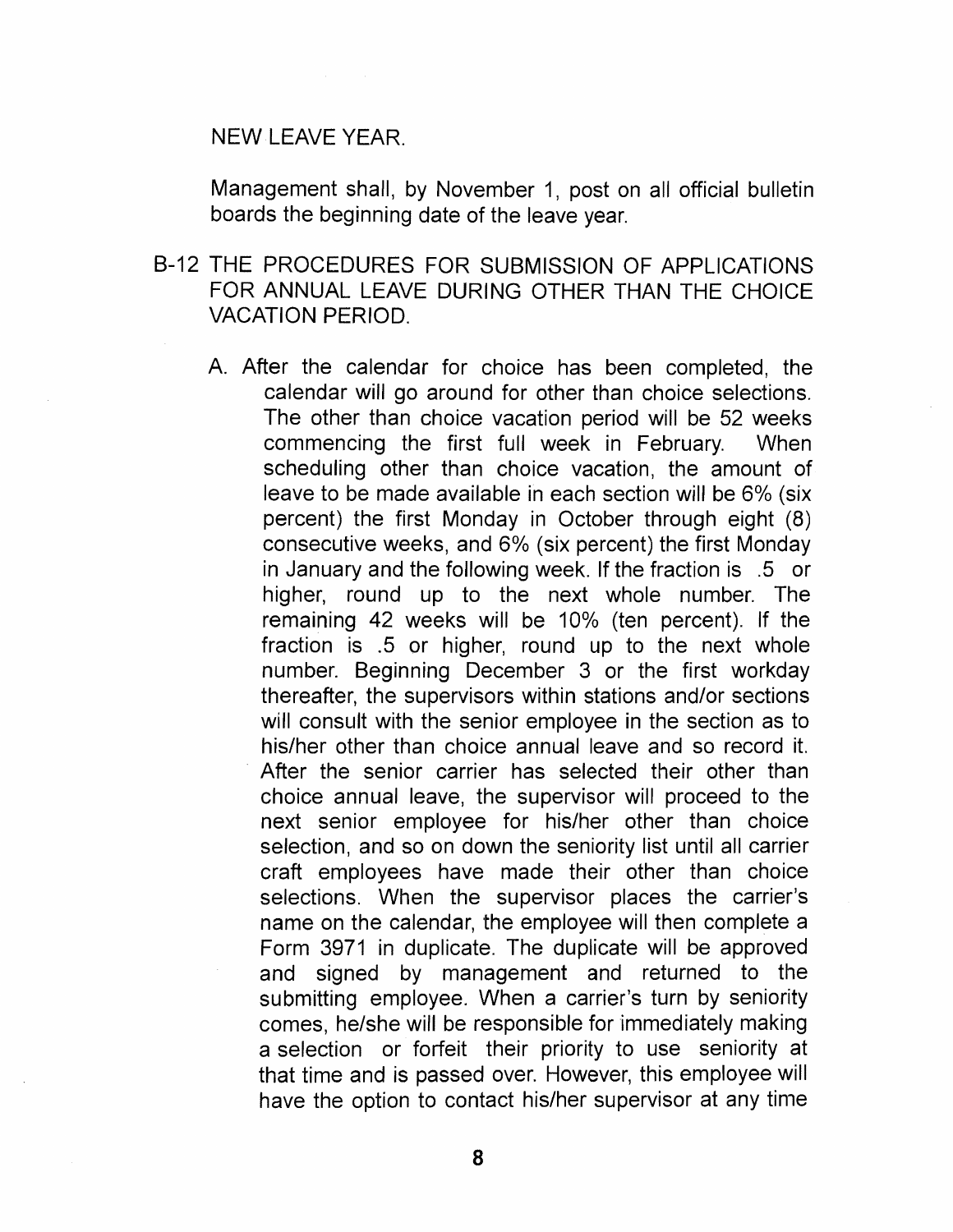during the selection period and make his/her vacation selection from the openings which are still available. Employees failing to make their selections by December 16 will be considered the same as employees who apply for leave after that date.

- B. Carriers will submit two selections in units of five days or one selection in a unit of ten days.
- C. Annual leave requests which exceed a carrier's earned leave for the next calendar year will be denied.
- D. Management will post the schedule for other than choice by December 16 or the first workday thereafter.
- E. After the other than choice calendar is posted, all cancellations of vacation leave of 40 hours or more will be reposted for a period of three (3) workdays as soon as management is notified in writing. Management must know the leave will not be used at least one week prior to the requirement of posting the carrier schedule to have this leave reposted. Canceled leave will be posted in increments of 40 hours. The canceled period will be awarded by seniority in increments of 40 hours. The successful bidder will be notified within 72 hours. The successful bidder of a reposting must take or cancel leave in units of 40 hours.
- F. Cancellations of less than 40 hours of leave must be done in writing at least one day in advance of the leave to be canceled.
- G. After completion of other than choice bidding, applications for annual leave must be submitted on Form 3971 by the following rules. Applications must be submitted on Form 3971 by the employee not more than 90 days before the requested leave date. The employee will physically hand the leave application to the supervisor in charge. The supervisor, upon receipt, shall initial all three copies and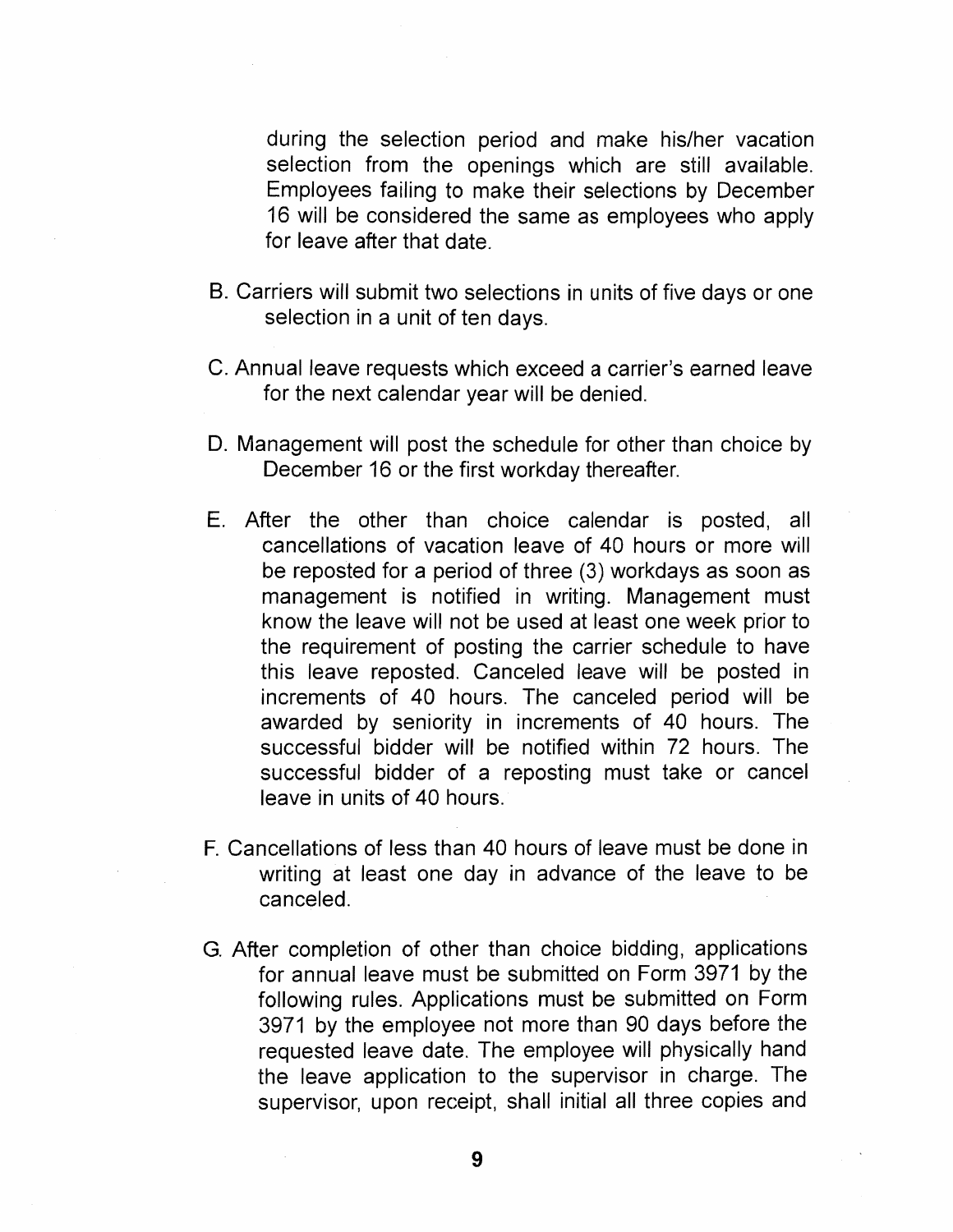note date and time of receipt. The triplicate will be returned to the employee immediately.

- H. Approval or disapproval of the leave requested must be made within three (3) workdays of receipt. The duplicate copy of the leave request will be returned to the employee indicating approval or disapproval within the three (3) day period. If the employee does not receive notice within the three (3) day period, the supervisor will approve the leave.
- I. If the leave is approved, the original request will be filed in the standard manner. If the leave is disapproved, it must be filed for future consideration.
- J. Annual leave will be granted on a first-come, first-served basis with seniority prevailing when received on the same day. If the application is for that day, the supervisor will initial and record time received and the leave will be granted on a first-come, first-served basis.
- K. Leave for union business supersedes all pending leave requests.
- L. Item 8-12 also applies to City Carrier Assistants.

8-12, L is being impassed. 8-12, L is a new paragraph sought by the union.

'1-LQ-J)

William Battle NALC USPS

8-13 THE METHOD OF SELECTING EMPLOYEES TO WORK ON A HOLIDAY.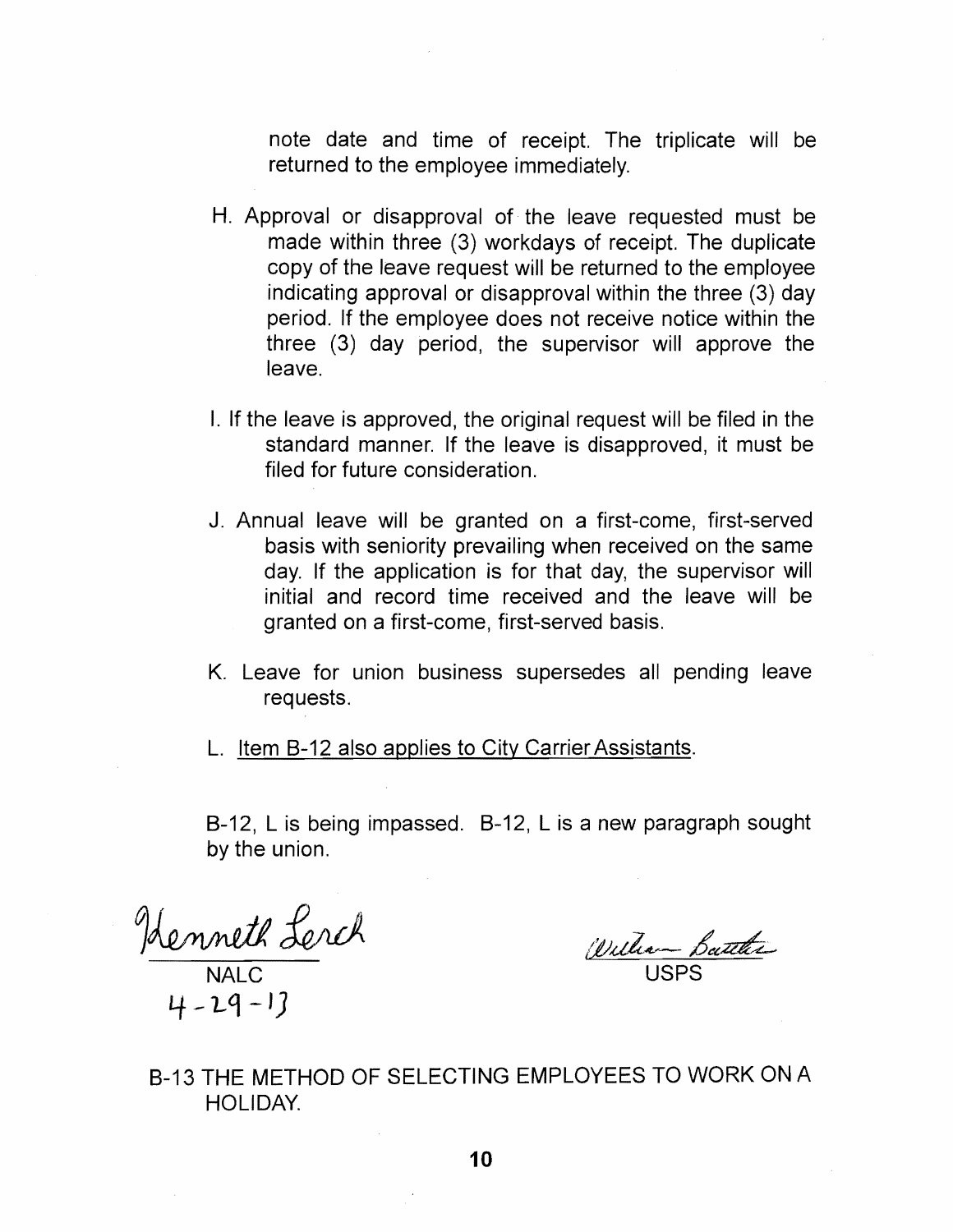- A. Seven days in advance of the Tuesday preceding the holiday week, a notice will be posted in each delivery unit requesting volunteers. Employees will sign their names on the notice indicating their desire to work on the holiday or designated holiday. An employee who volunteers may withdraw his/her name by 10:00 a.m. on Monday preceding the posting of the work schedule.
- B. Management will select Carriers to work on holidays or designated holidays in the following order:
- 1. Part-time flexibles.
- 2. Full-time regular volunteers by seniority on their designated holiday.
- 3. City Carrier Assistants.
- 4. Full-time regular volunteers by seniority on their nonscheduled day.
- 5. Employees on their designated holiday by reverse seniority.
- 6. Employees on their non-scheduled workday by reverse seniority.

If, after the posting period, a need develops for additional or replacement employees, employees shall be selected according to the same order as above.

8-14 WHETHER "OVERTIME DESIRED" LISTS IN ARTICLE 8 SHALL BE BY SECTION AND/OR TOUR.

A. Overtime Desired Lists in Article 8 shall be as follows:

Sections will consist of the following: 20850-Carrier & Combination routes - One Section 20851 & 20853 - One section 20852 Pike Annex - One Section 20854 - One Section 20855 - One Section

B. In the event routes are transferred to a new location not now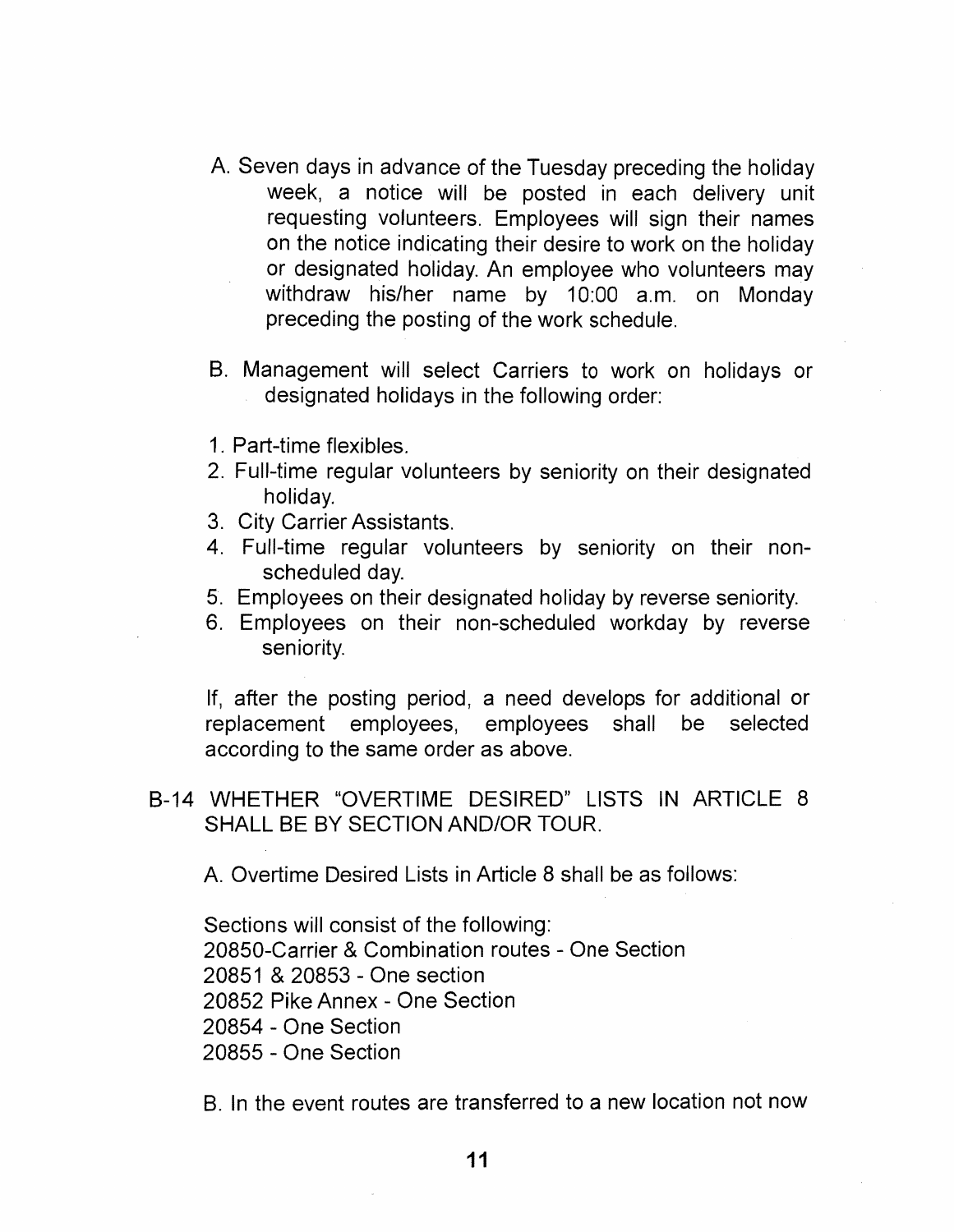in existence, this will create a separate section.

- C. Overtime worked and overtime offered shall be in one column. Overtime offered but not worked will be in the second column.
- D. Employees transferring from one section to another whose name appears on the Overtime Desired List may be added to the overtime list of the new unit.
- B-15 THE NUMBER OF LIGHT DUTY ASSIGNMENTS WITHIN EACH CRAFT OR OCCUPATIONAL GROUP TO BE RESERVED FOR TEMPORARY OR PERMANENT LIGHT DUTY ASSIGNMENT.

Management shall provide one (1) light duty assignment for every one hundred (100) letter carrier craft employees. Every reasonable effort will be made to provide light duty assignments for any additional carriers if needed.

B-16 THE METHOD TO BE USED IN RESERVING LIGHT DUTY ASSIGNMENTS WITHIN EACH CRAFT OR OCCUPATIONAL GROUP TO BE RESERVED FOR TEMPORARY OR PERMANENT LIGHT DUTY ASSIGNMENT.

After a Carrier has submitted a request for light duty and been determined eligible, the Installation Head will place the applicant in a light duty assignment consistent with the provisions of 8-15. Every effort will be made to provide this assignment within their own craft, section and tour. If the employee is dissatisfied with the decision of the Installation Head, a meeting will be scheduled within two (2) business days, between the employee, a representative selected by the local Union President, and the Installation Head.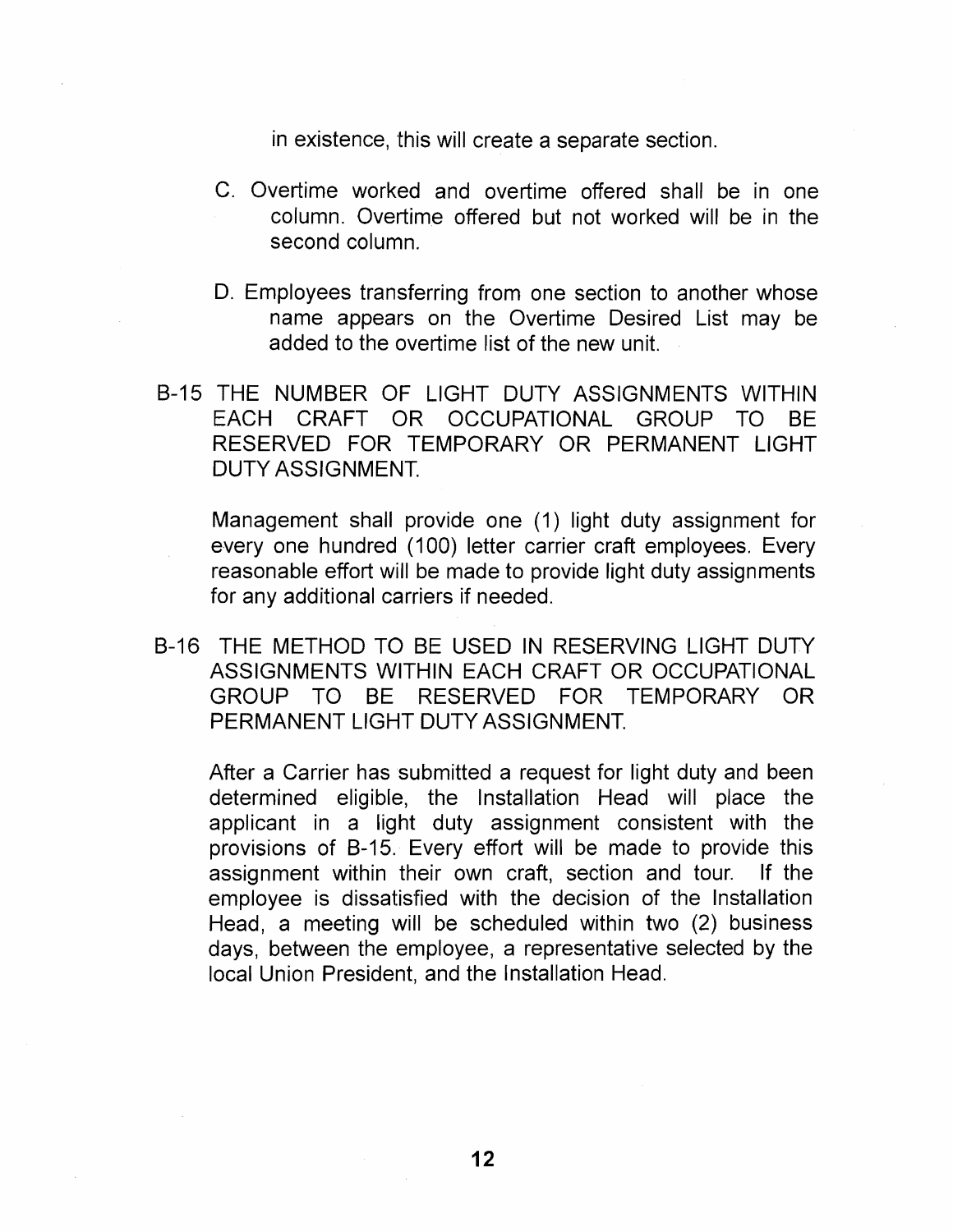## 8-17 THE IDENTIFICATION OF ASSIGNMENTS THAT ARE TO BE CONSIDERED LIGHT DUTY WITHIN EACH CRAFT REPRESENTED IN THE OFFICE.

The light duty assignments shall be taken from those hours presently worked by part-time flexible employees within the letter carrier craft. Light duty assignments can be from, but not limited to, the following:

**Collections** 

Auxiliary foot and mounted city delivery routes Providing auxiliary assistance on an as needed basis Auxiliary parcel post routes

Labeling carrier cases on an as needed basis

8-18 THE IDENTIFICATION OF ASSIGNMENTS COMPRISING A SECTION WHEN IT IS PROPOSED TO REASSIGN WITHIN AN INSTALLATION EMPLOYEES EXCESS TO THE NEEDS OF A SECTION.

The entire installation shall comprise a section.

8-19 THE ASSIGNMENT OF EMPLOYEE PARKING SPACES.

After the requirements of Part 124 of the M-39 have been met, parking spaces shall be allocated as follows:

- 1. Handicapped employees shall have reserved spaces as near as possible to the facility.
- 2. Spaces shall be reserved for carpools with three or more riders.
- 3. The remainder of the spaces shall be on a first-come, firstserved basis.

Management agrees to a quarterly policing for misuse of the carpool system.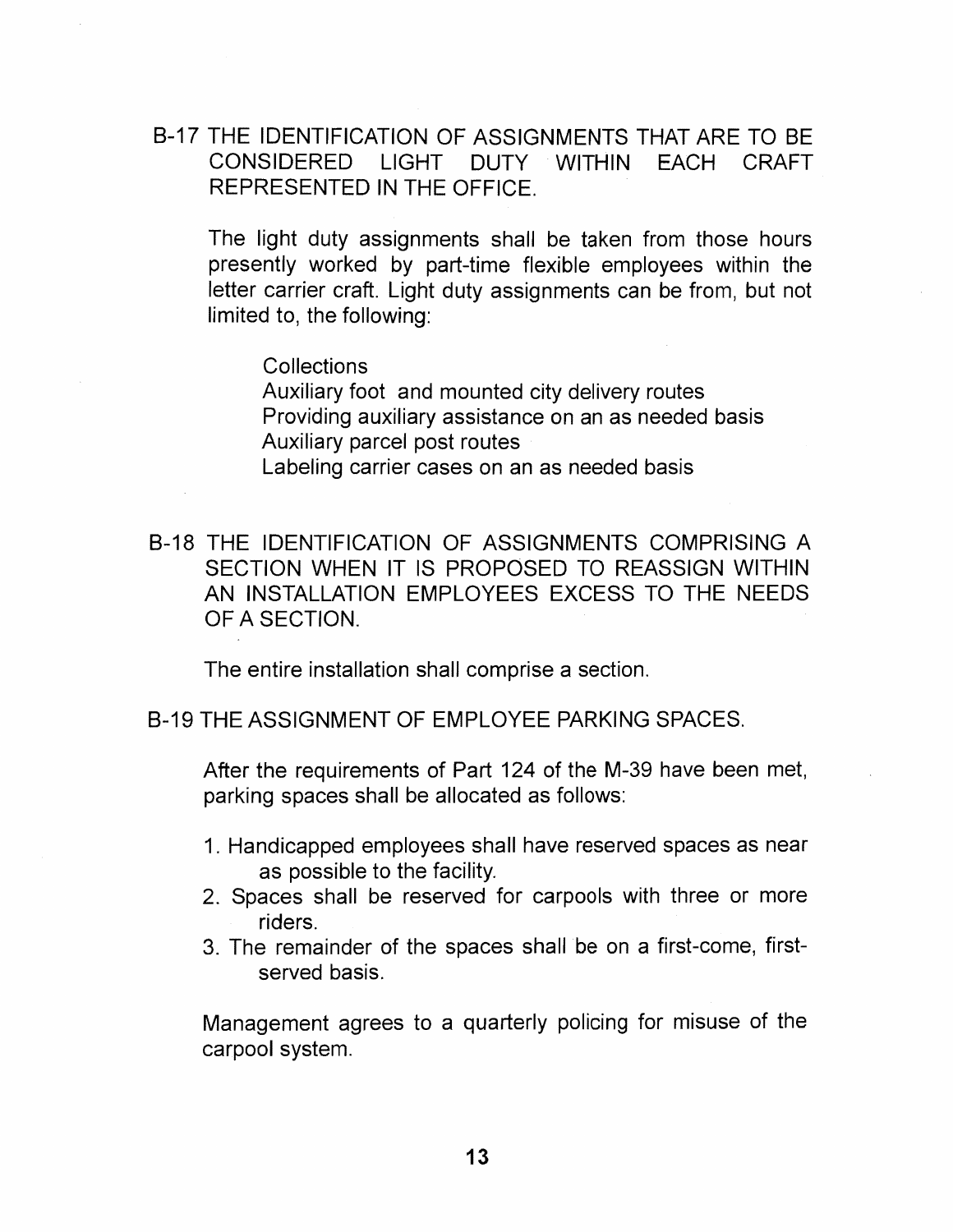B-20 THE DETERMINATION AS TO WHETHER ANNUAL LEAVE TO ATTEND UNION ACTIVITIES REQUESTED PRIOR TO DETERMINATION OF THE CHOICE VACATION SCHEDULE IS TO BE PART OF THE TOTAL CHOICE.

Leave requested prior to the determination of the choice vacation period schedule to attend union activities will not be counted as part of the total choice vacation, except as provided for in B-8-B.

The underlined part in B-20 is being impassed. The union is seeking to delete the underlined part of 8-20. There is agreement on the remaining language in B-20.

NALC  $4 - 29 - 13$ 

William Practic

- B-21 THOSE OTHER ITEMS WHICH ARE SUBJECT TO LOCAL NEGOTIATIONS AS PROVIDED IN THE CRAFT PROVISIONS OF THIS AGREEMENT.
- A. The length of time for posting shall be fifteen (15) days.
- B. An employee may bid on any posted assignment within craft. Bids will be accepted in the form of a letter, a note or on the designated form. Bids should be sent to the Personnel Assistant at the Main Office. An employee may withdraw his/her bid any time prior to the close of posting.
- C. Successful bidder shall be scheduled to work on his/her new assignment within fifteen (15) days after the award is made.
- D. When a letter carrier route or full-time duty assignment, other than the junior employees(s), is abolished at a delivery unit as a result